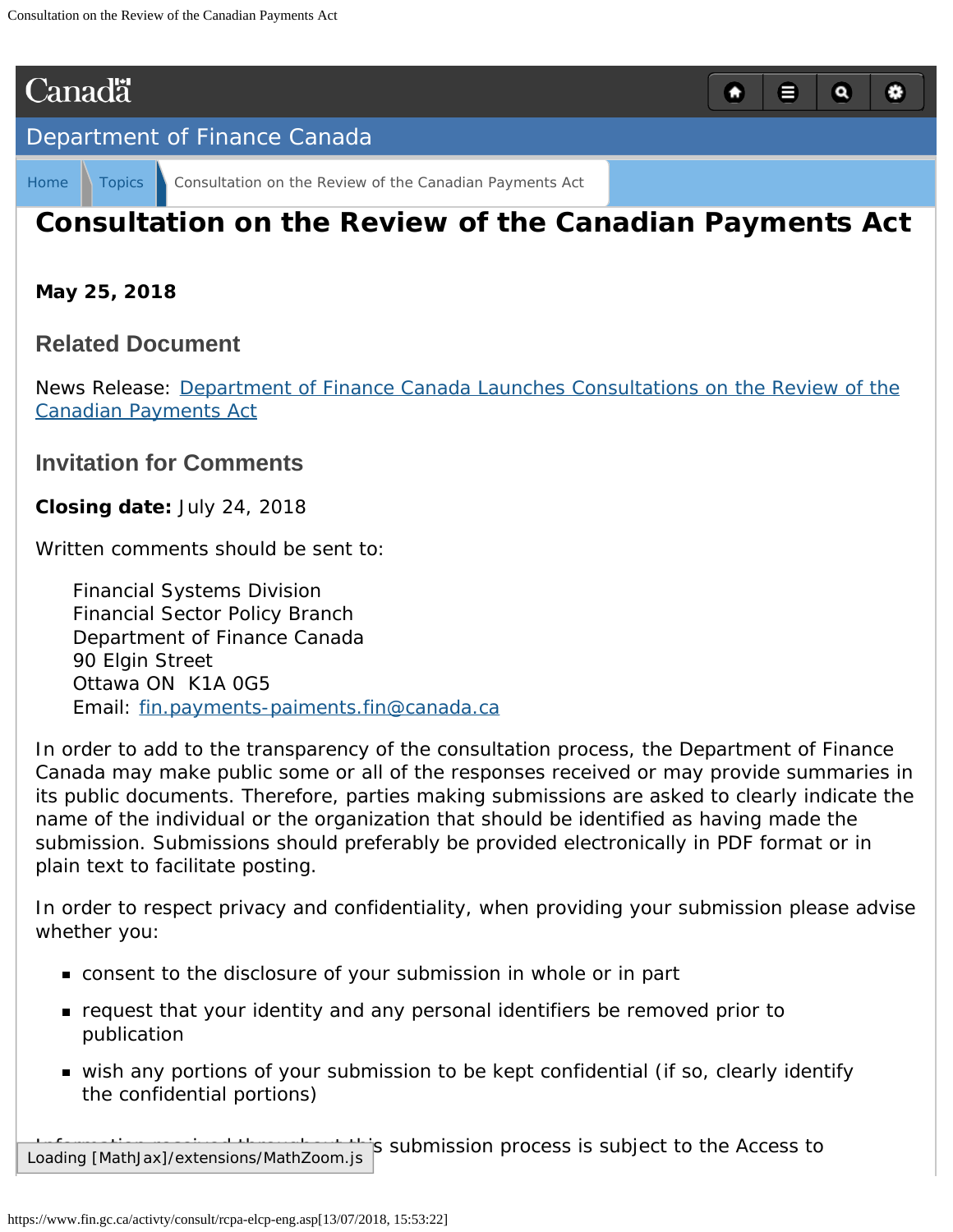Information Act and the Privacy Act. Should you express an intention that your submission, or any portions thereof, be considered confidential, the Department of Finance Canada will make all reasonable efforts to protect this information.

# **Overview**

Payment systems are integral to support economic activity in Canada. Ensuring that these systems are fast, secure, reliable, and flexible allows consumers and businesses to transfer value safely and efficiently. The payments ecosystem is an area of rapid evolution and innovation – mobile platforms, e-commerce, and new players are changing the way Canadians want to pay, and Canada's core payments systems must change to meet this demand.

Payments Canada (formally known as the Canadian Payments Association) owns and operates Canada's core payment clearing and settlement systems. The *Canadian Payments Act* (the Act) establishes Payments Canada and sets out its legal requirements, including its mandate, the institutions eligible for membership, and the oversight responsibilities for the Minister of Finance. Payments Canada is a public purpose organization with a duty to promote the efficiency, safety, and soundness of its systems while taking into account the interests of users. Payments Canada is also mandated to facilitate the development of new payment technologies. Amendments to the *Canadian Payments Act* were brought into effect in 2015 to reform the governance structure of Payments Canada, with an aim to ensure that core systems are operated for the benefit of Canadians and support competition and innovation in the payments space. Shortly following these changes, Payments Canada launched a program to modernize Canada's core payment systems, with an objective to allow for more open, risk-based access to its modernized systems.

As part of the 2015 legislative changes, a review clause was added to the Act to require its review three years following the coming into force of the amendments. The review provides an opportunity to consider whether the 2015 governance changes are working to achieve the intended policy objectives of efficiency, safety and soundness, and user interests. In light of Payments Canada's modernization initiatives and the recent consultations on a new retail payment oversight framework, this review also provides an opportunity to seek views on how best to adapt Payments Canada's membership structure to ensure access to its systems reflects developments in the payments market while ensuring the ongoing policy objectives are achieved.

# **1. Introduction**

In 2017, Canadians made roughly \$200 billion worth of payments each day using Payments Canada's systems, totalling more than \$50 trillion on an annual basis. These transactions reflect the pulse of the Canadian economy and is vital to its operation. Consumers' expectations for payments experiences are changing – they anticipate the ability to use their mobile and other devices with speed and convenience, without having to compromise on privacy or security. Meanwhile, businesses are looking for data-rich payment options that facilitate automated back-office operations, enabling the elimination of paper-based payment items and manual reconciliation.

The payments system consists broadly of infrastructure, including institutions and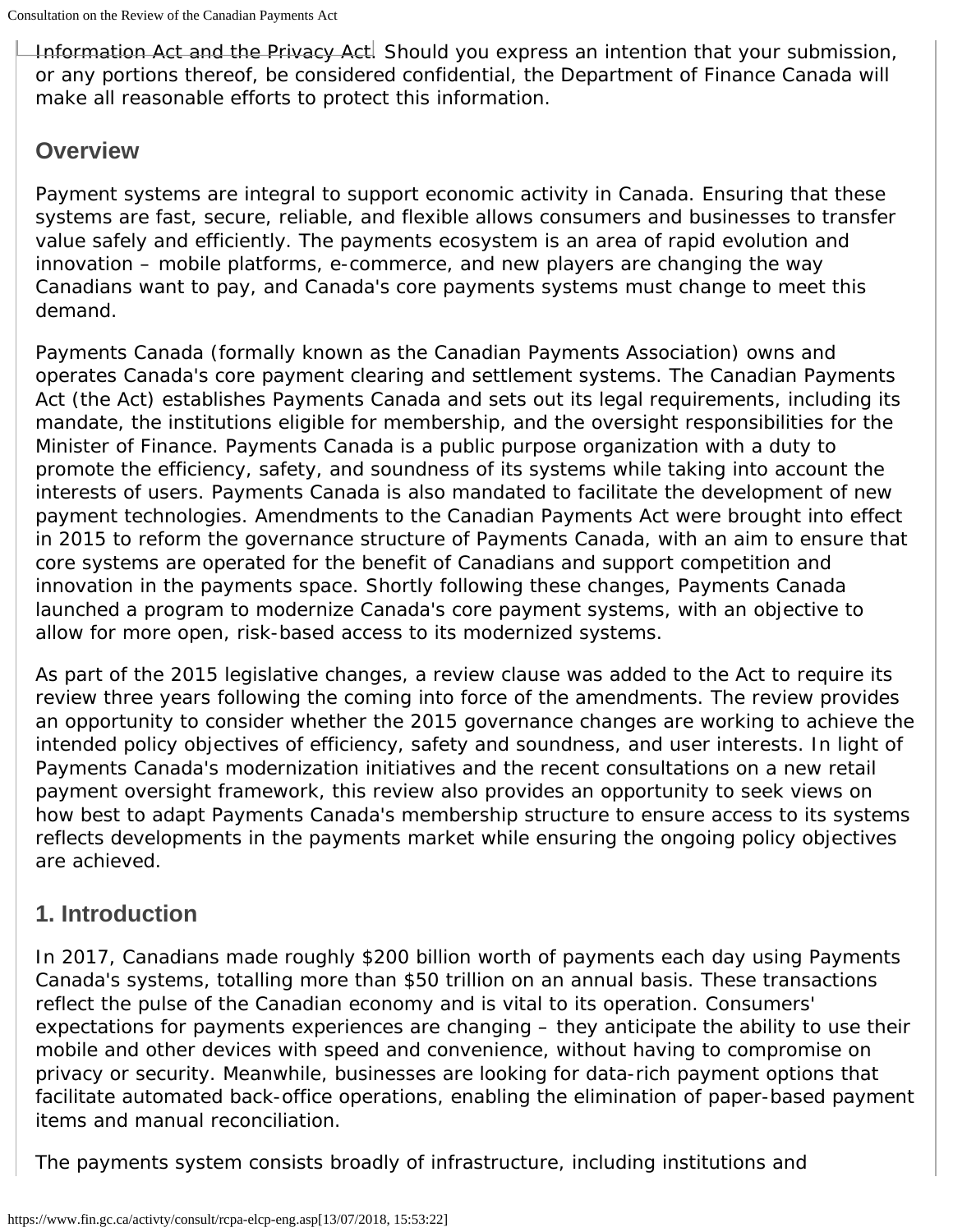arrangements, which allow consumers, businesses, financial institutions, and other organizations to transfer value to one another. Under the *Payment Clearing and Settlement Act*, the Bank of Canada is responsible for designating and overseeing financial market infrastructures (FMIs) which have the potential to pose systemic or payments system risk. Payments Canada's Large Value Transfer System (LVTS), an electronic funds transfer system that settles large-value and time-critical Canadian dollar payments, has been designated by the Bank of Canada as systemically important to Canada's financial system. Payments Canada's Automated Clearing Settlement System (ACSS), used primarily for clearing of retail payments, has been designated by the Bank of Canada as a prominent payment system, meaning that it has the potential to cause payment system risk. The Bank of Canada applies risk management standards for payment systems that are proportionate to the level of risk that a payment system can pose to the Canadian financial system and the economy.

Although the Bank of Canada neither owns nor operates Payments Canada's systems, the Bank of Canada has a keen interest and involvement in these systems as part of its broader responsibility to promote the efficiency and stability of the financial system. As such, it plays other roles in LVTS and ACSS, including the role of settlement bank so that settlement in LVTS and ACSS is conducted in central bank money.

In 2010, the Government announced the creation of the Task Force for the Payments System Review to conduct a comprehensive review of the Canadian payments system. In 2012, the Task Force released its final report, which included a number of recommendations for future strengthening of the payment system in Canada. As part of this work, the Task Force identified challenges with respect to Payment Canada's governance structure. In particular, the Task Force found that members of Payments Canada's board of directors were conflicted in their duties to the Association and their respective employers.

In 2015, the Government amended the *Canadian Payments Act* to strengthen Payments Canada's governance framework, facilitating greater independent decision-making by Payments Canada's board of directors and improving Payments Canada's accountability framework.

Less than a year after the new governance framework was in place, Payments Canada released a series of consultation papers to articulate a vision and the motivation for renewing Canada's core payment system infrastructure. In December 2017, Payments Canada released the *Modernization Target State,* which provided detail on how Payments Canada intends to meet its objectives for modernization.

Modernization will entail the replacement of Payments Canada's older infrastructure and the creation of new systems. Launched in 1999, the LVTS will be replaced with a safer, more flexible and resilient high value payment system (Lynx) and the ACCS, launched in 1984, will be gradually replaced with a more efficient retail system (the Settlement Optimization Engine (SOE)). A new real-time retail payment system ("real-time rail") will be developed as a third core payment system to better serve the needs of consumers and merchants and to provide a platform for innovation in the Canadian payments ecosystem. Access to the real-time rail, as with all core payment systems, will be open and risk-based, which is consistent with CPMI-IOSCO $[1]$ 's Principles for Financial Market Infrastructures (PFMIs).<sup>[2]</sup> The PFMIs also state that final settlement of obligations in a payment system should be in central bank money where practical and available. As it currently does for LVTS and ACSS, the Bank of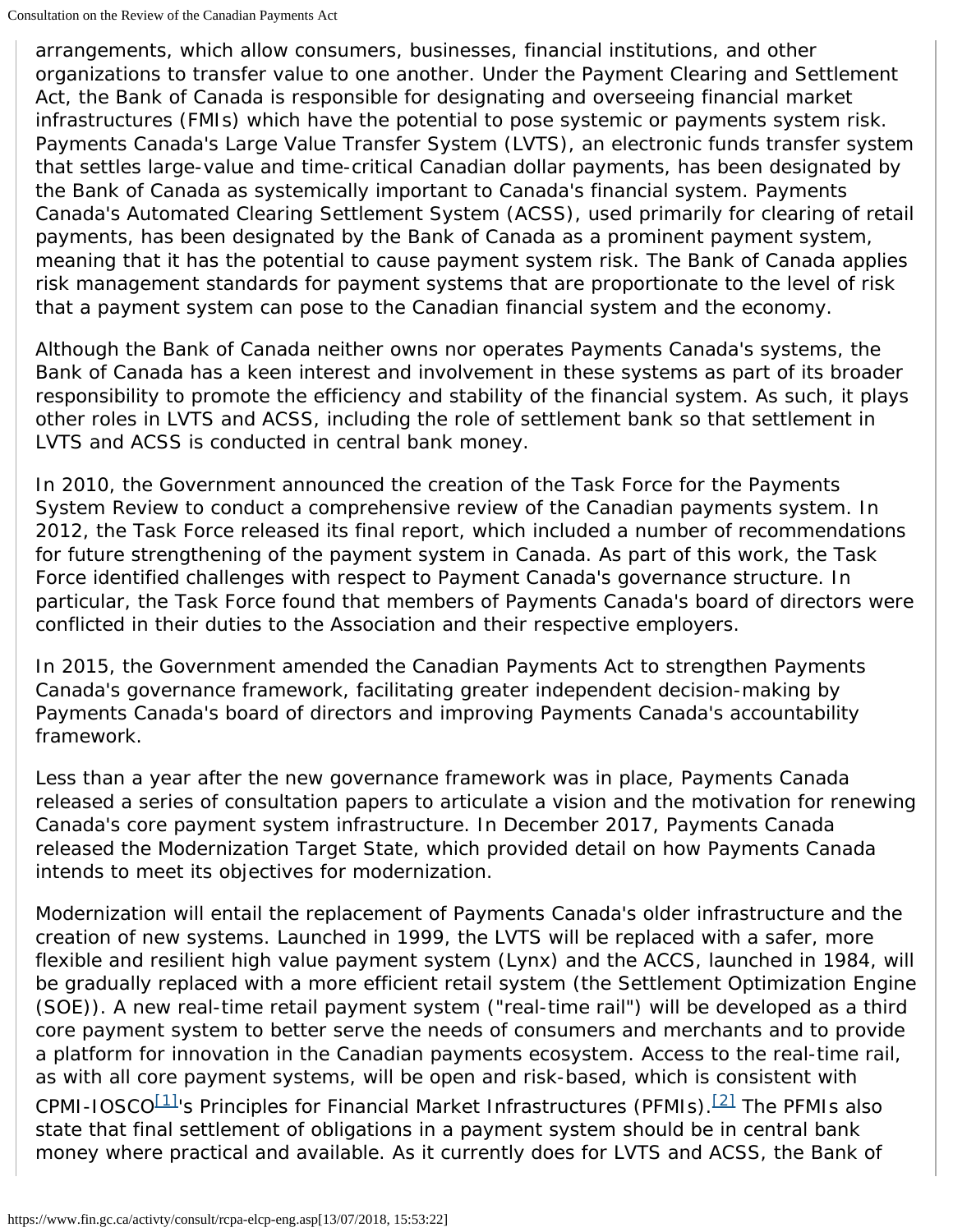Canada will provide settlement accounts to the participants of Payments Canada's three new systems.

Other countries have taken similar steps to modernize their core payment systems, generally through development of faster payments platforms, enabling data-rich messaging standards, and broadening access for non-traditional financial service providers through either direct participation or sponsored access by a participating financial institution. Recent examples include the Bank of England's decision to renew and open up its core systems, the rise of cross-border payments in the Single European Payment Area, and the launch of the Australian Payments Network's New Payments Platform to enable faster payments.

The pace of change in the retail payments landscape is both a global and domestic phenomenon. The Department of Finance launched consultations in July 2017 on a new retail payment oversight framework to facilitate the evolution of the Canadian retail payments ecosystem in such a way that payment services remain reliable and safe for end-users, while supporting competition and innovation in the payments ecosystem. Certain retail payment service providers (PSPs) are currently not subject to comprehensive oversight, which can raise risk, competition, and efficiency concerns for payment service providers and end-users. The proposed oversight framework would serve to close this gap, and would apply to any PSP performing certain payment functions in the context of an electronic funds transfer. Some of these payment service providers are currently not eligible for Payments Canada membership.

# **2. Motivation for the review**

In light of these developments, the Department of Finance is seeking views on two targeted themes under the *Canadian Payments Act.* First, the Department is seeking views on the impact of the 2015 governance changes in achieving intended public policy objectives.

Second, the Department is seeking views on Payments Canada's current membership structure in light of developments in the payments ecosystem and Payments Canada's modernization initiatives. Specifically, feedback is sought on membership eligibility related to the Government's proposed retail payment oversight framework in the context of the new RTR and SOE retail payment platforms. Views on membership in the context of the new Lynx platform are also sought.

The Department is seeking stakeholder feedback on these two themes to determine what changes may be required to best achieve a continued balance of the Government's three public policy objectives:

1. *Safety and soundness –* With regard to payments, safety and soundness refers to the appropriate measurement, management, and control of risks. Safety and soundness are essential conditions to achieve a stable financial system and a wellfunctioning economy. Given the potential to transmit negative shocks, payment systems and services must be operated with appropriate regard to safety and soundness. The *Canadian Payments Act* should ensure that the governance and operation of Canada's core payment systems include appropriate safeguards to ensure that Payments Canada can respond to the oversight requirements of the Bank of Canada.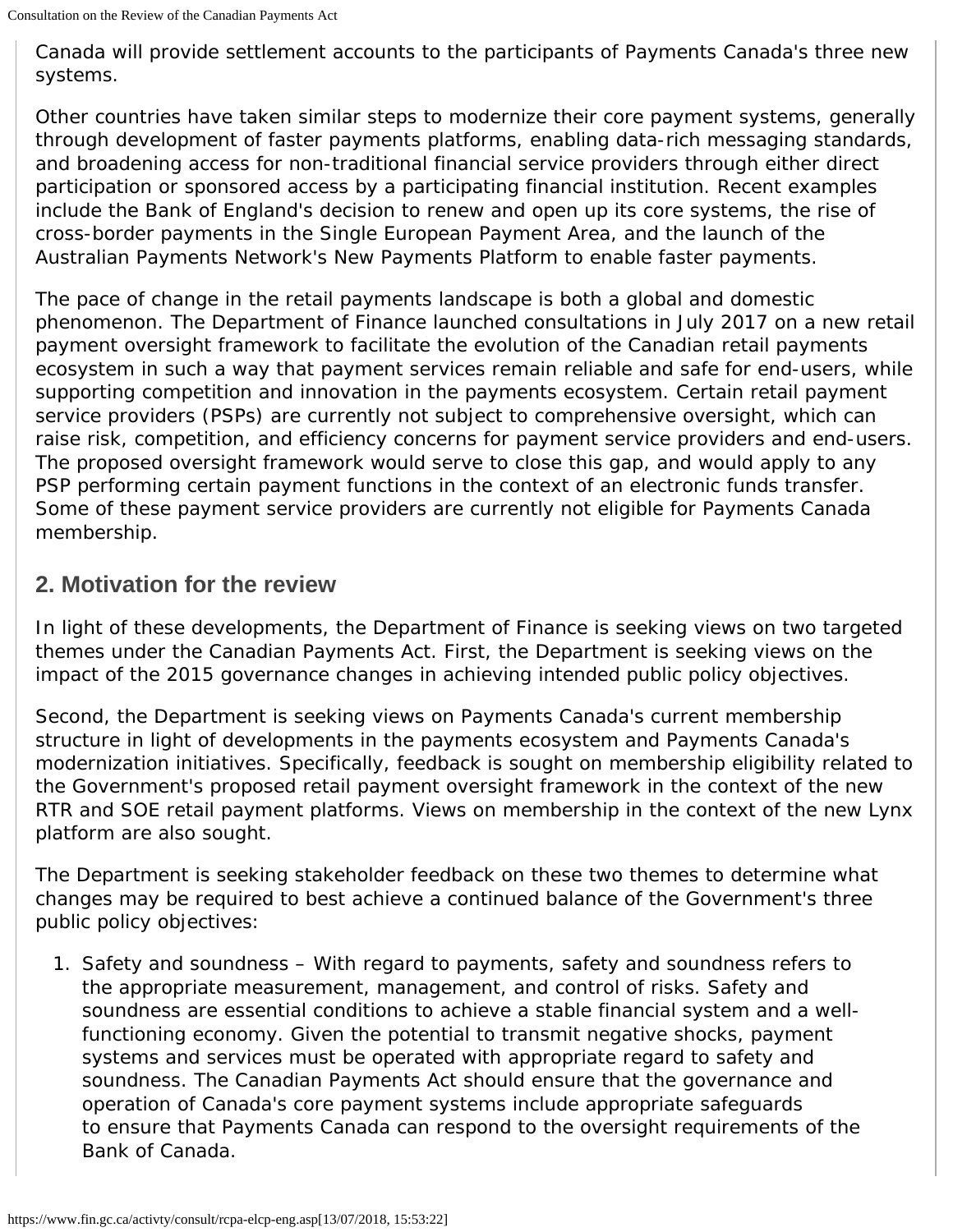- 2. *Efficiency* Efficiency in payments includes how effectively the payment exchange, clearing and settlement processes are carried out to meet end-users' needs, as well as ensuring the efficient allocation of resources to deliver services. The *Canadian Payments Act* should ensure that the governance and operation of Canada's core payment systems fosters innovation, technological advancement, and competitive market conditions, while removing unnecessary barriers to entry where appropriate.
- 3. *User interests –* Payment systems and services should be designed and operated to meet the needs of Canadians and protect end-user interests. These needs include fast and secure payment systems that can process data-rich payments and may serve as adaptable platforms for new and existing use cases. End-user interests are not homogenous and are reflective of a wide range of needs of both businesses and consumers. The *Canadian Payments Act* should ensure that the governance and operation of Canada's core payment systems is carried out in the public interest, taking into account the interests of users.

Taken together, these core objectives provide context for assessing whether the *Canadian Payments Act* is functioning effectively.

# **3. Payments Canada Governance**

Payments Canada, recognized legislatively as the Canadian Payment Association (CPA), is governed by the *Canadian Payments Act* and was created in 1980 by an Act of Parliament. Payments Canada is a corporation that operates on a not-for-profit basis, and while it is not a Crown corporation, the organization carries out a public purpose function in the operation of Canada's core payment clearing and settlement systems. Specifically, Payments Canada's mandate is to:

- 1. Establish and operate national systems for the clearing and settlement of payments and other arrangements for the making or exchange of payments;
- 2. Facilitate the interaction of its clearing and settlement systems and related arrangements with other systems or arrangements involved in the exchange, clearing or settlement of payments; and
- 3. Facilitate the development of new payment methods and technologies.

In pursuing these objectives, Payments Canada must take into account public policy objectives to promote the efficiency, safety, and soundness of its clearing and settlement systems and consider the interests of users.

In addition to setting out the mandate and objects of Payments Canada, the *Canadian Payments Act* sets out the legal framework for the organization, including the role and responsibilities of the board, the oversight responsibilities of the Minister of Finance and the institutions eligible for membership.

While Canadian banks and the Bank of Canada are required to be members of Payments Canada, other institutions<sup>[\[3\]](#page-15-2)</sup> are eligible for membership. Payments Canada had 110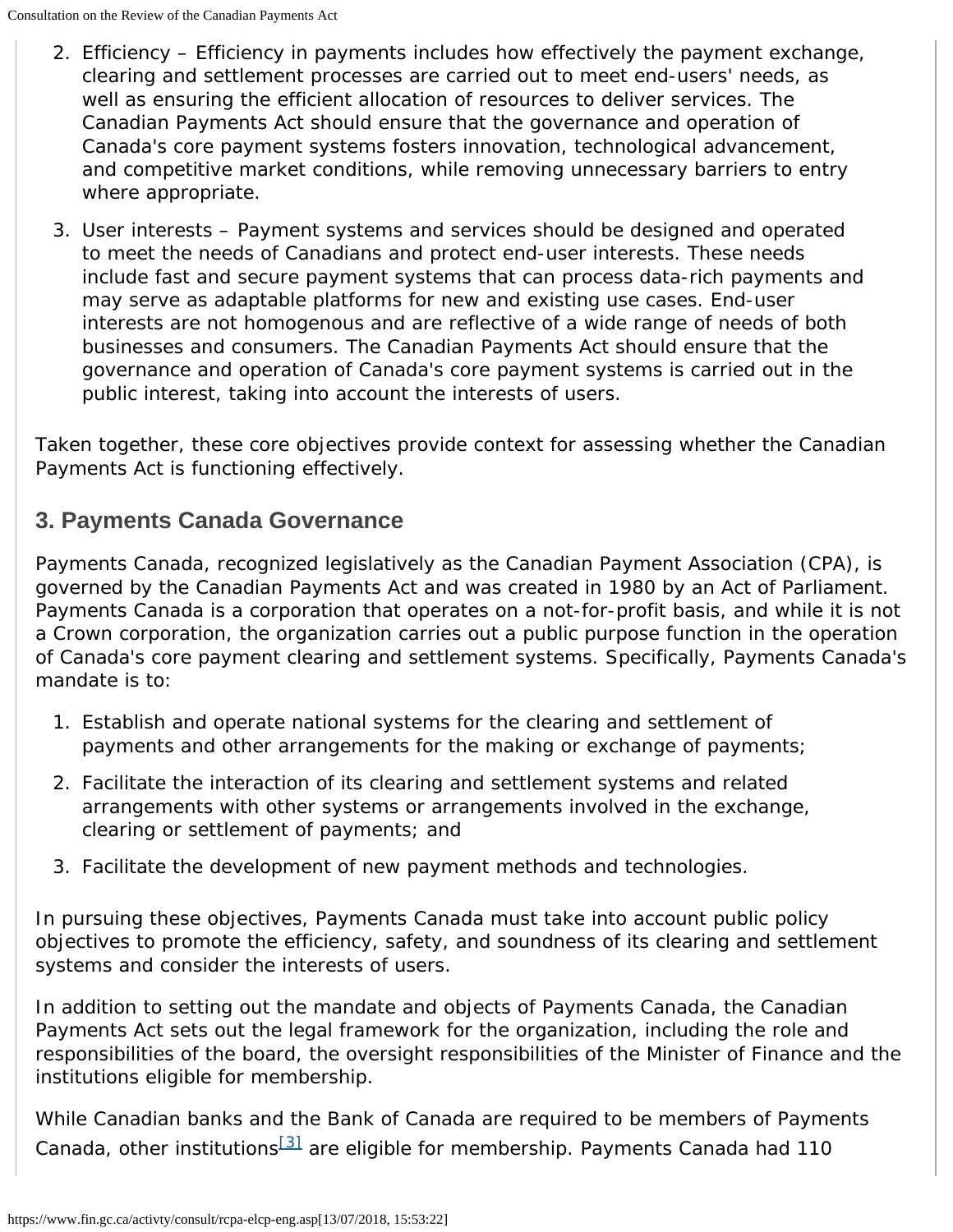members as of the end of 2017. Payments Canada's members may participate either directly or indirectly in Payments Canada's systems. Payments Canada is governed by a board of 13 directors, comprised of an independent chairperson, six independent directors, five member directors, and the President and CEO of Payments Canada.

Payments Canada has two advisory councils established under the Act to provide advice and counsel to the board of directors. The Stakeholder Advisory Council (SAC) is comprised of a broad stakeholder base of payment system service providers and users of payment services. The Member Advisory Council (MAC) is comprised of Payments Canada members broadly representative of the organization's diverse membership.

Payments Canada is fully funded by its members which are required to pay common service dues for membership. In addition, Payments Canada funds its operations through transaction fees charged to members who use the core systems.

### **3.1 Changes to Payments Canada's Governance structure in 2015**

In its final report published in  $2012^{[4]}$ , the Task Force on the Payments System Review identified several areas with regards to Payments Canada's governance structure that warranted change. In particular, the Task Force found that in its decision-making, members of the board of directors faced conflictions in their duties to their respective employers and their duty to uphold public interest objectives under the CPA's mandate. Following a budget announcement and amendments introduced in 2014, changes to the *Canadian Payments Act* came into force in 2015 to ensure that Canada's core payments clearing and settlement infrastructure continued to be operated for the benefit of Canadians and Canadian businesses. Amendments introduced greater independent decision-making to Payments Canada's board of directors and strengthened its accountability to the Government and to the public. Highlights of the 2015 governance changes are outlined below.

#### **3.1.1 Independent Board**

Prior to 2015, Payments Canada's board of directors was comprised of 16 individuals, 13 of whom were drawn from Payments Canada's membership, including the chair of the board, who was an appointed official of the Bank of Canada. Three of the board members were appointed by the Minister of Finance.

The board is now comprised of 13 members, the majority of whom are independent. Specifically, five of the 13 directors are drawn from Payments Canada's membership, seven are independent directors, with the final director being the CEO and President of Payments Canada who serves as an *ex officio* director. The Bank of Canada no longer sits on the board (or acts as chair) and the Minister of Finance no longer appoints any of the directors. Of the five member-directors, three hold settlement accounts at the Bank of Canada, while the remaining two directors are drawn from Payments Canada's remaining members.

While the concept of independence is not defined in the Act, the test of independence may be found in associated regulations and is defined as having no direct or indirect material relationship to the organization or a member. Elected directors (those other than the President and CEO, who is appointed by the board) serve a term of three years, renewable once. The chair and deputy chair of the board of directors must be selected by the elected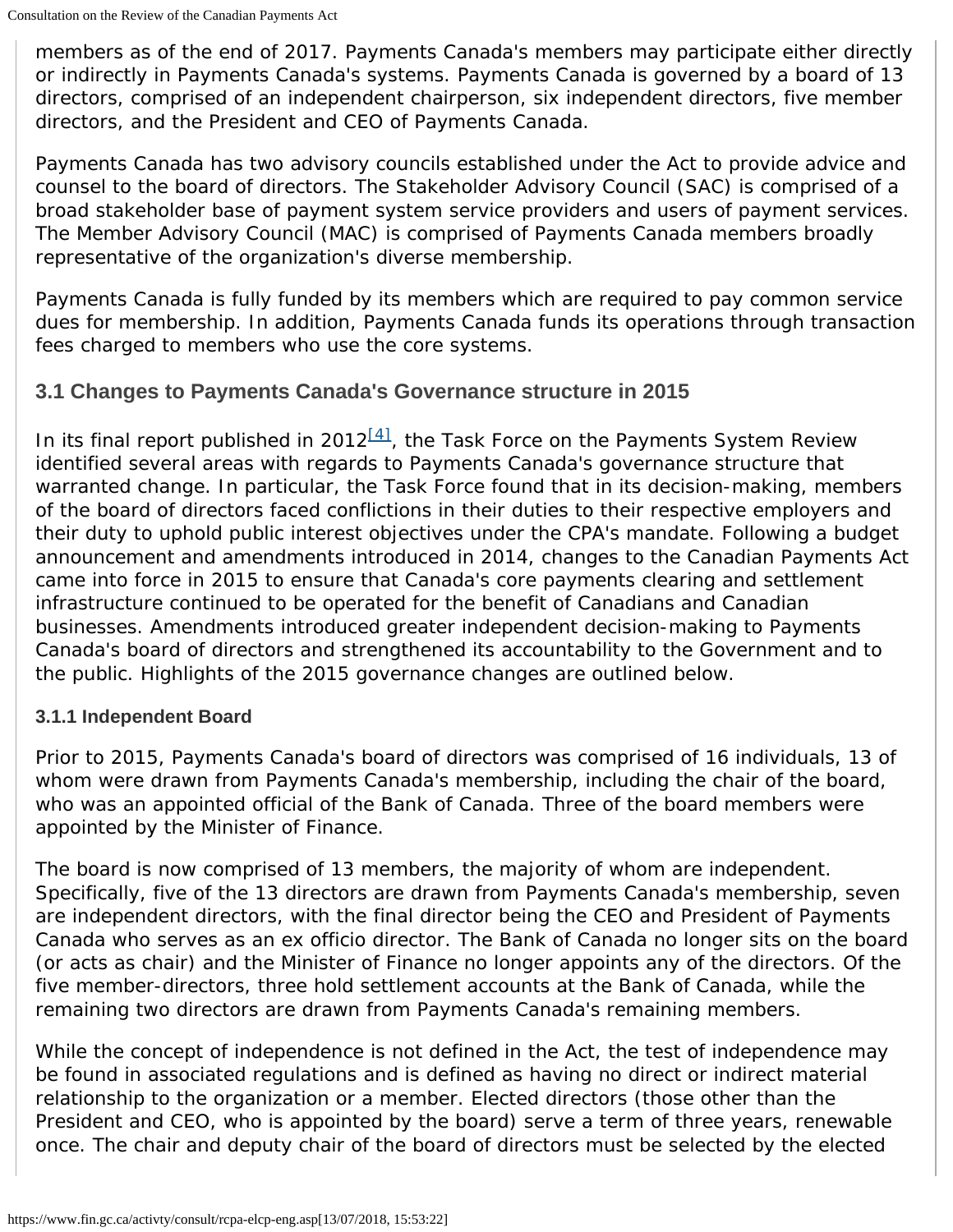directors from the seven independent directors.

This majority-independent board of directors is intended to allow for decisions to be made in the broader public interest, with appropriate input and participation by member-directors with specific and diverse payments systems expertise. A relatively small board of directors is intended to allow for efficient dialogue and decision-making, in line with governance best practices.

#### **3.1.2 One member one vote**

Prior to 2015, Payments Canada operated under a volume-based voting structure for elected directors, whereby various classes of members were allotted votes in proportion to their respective volume of payment items processed through Payments Canada's systems in the preceding year of election.

Following the 2015 changes, under the Act, each member is now entitled to one vote on all matters to be decided by members. In this regard, all members are entitled to a vote for each elected director position.

The intention of the new voting structure is to ensure equality of voting rights, such that voting power is not condensed into the hands of a select few larger participants.

#### **3.1.3 Nominating Committee**

In 2015, the concept of a nominating committee was introduced into the Act. Now, a nominating committee composed of elected directors, a majority of whom must be independent directors, must be appointed to identify potential independent directors and member-directors to stand for election. In selecting member-directors, the nominating committee must ensure that candidates are broadly representative of the diversity of Payments Canada's membership.

The use of nominating committees for evaluating potential board of director candidates is common practise in organizations. It sets a robust foundation for a well-functioning board, and helps to facilitate timely replacement of board members when terms expire.

#### **3.1.4 Accountability**

Prior to 2015, Payments Canada was not required to formally report to government, or publish an annual report or financial statements.

Payments Canada is now legislatively required to annually submit a five-year corporate plan for approval by the Minister of Finance. The plan must include Payments Canada's objectives over the period, strategies that will be employed to achieve those objectives, expected performance over the five-year period, and capital and operating budgets. Payments Canada is also required to produce a publicly-available annual report on the operations of the organization which must include financial statements and the report of the auditor on those statements.

These requirements are intended to support Payments Canada's accountability to the government and Canadians in serving its public purpose mandate.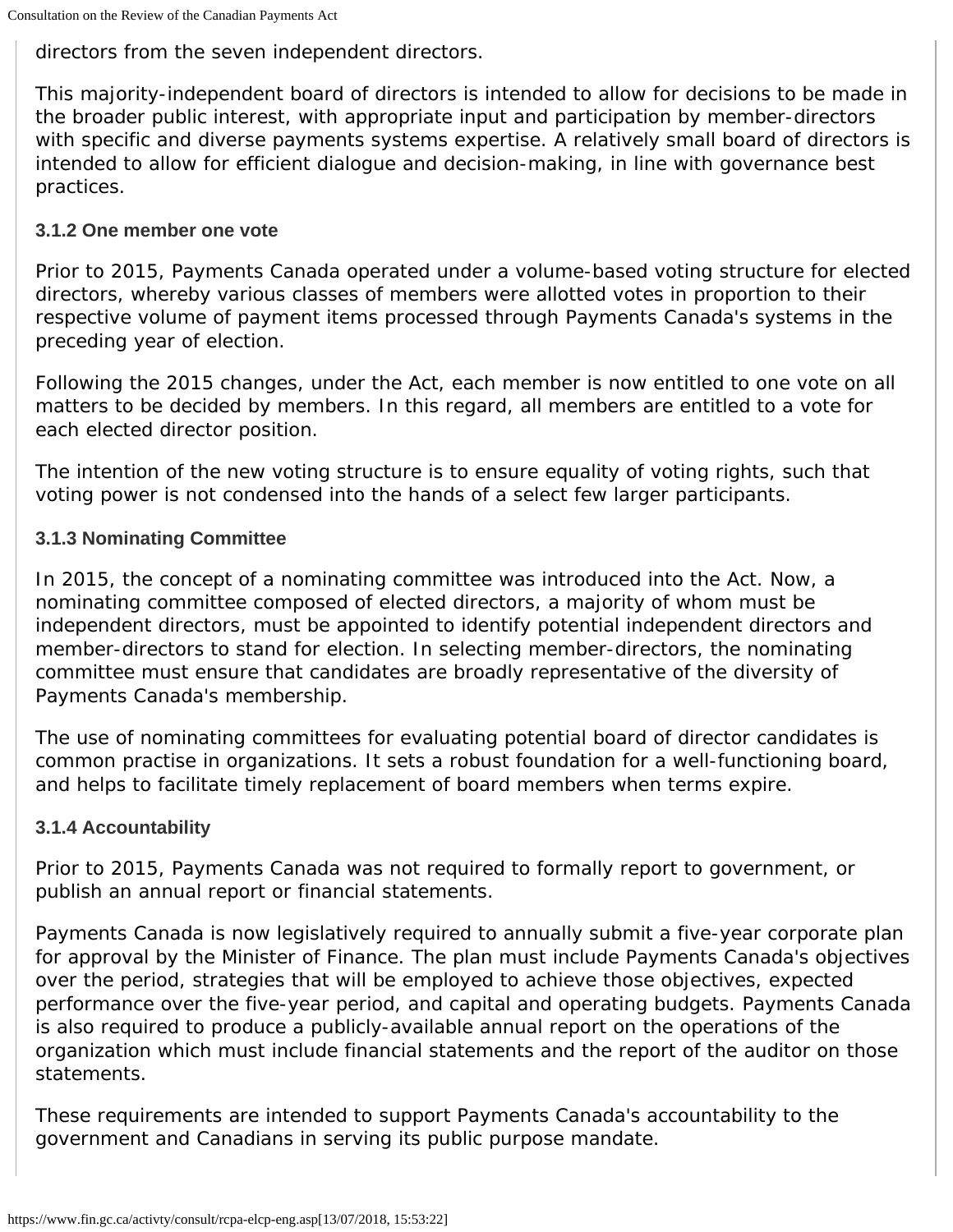#### **3.1.5 Directives**

Prior to 2015, the Minister of Finance had the legislative authority to direct Payments Canada to make, amend or repeal any of Payments Canada's rules or bylaws. The Minister of Finance's directive power was broadened in 2015 to include directives that may be related to issues beyond the scope of bylaws and rules.

Now under the Act, the Minister of Finance may issue a written directive to Payments Canada, if he or she is of the opinion that it is in the public interest to do so. The Minister's current directive power is in line with the directive power the Minister has over Crown corporations under the *Financial Administration Act.*

#### **3.1.6 Advisory Councils**

As part of the suite of governance changes, a Member Advisory Council was created under the Act as a complementary consultative forum to the Stakeholder Advisory Council, which existed under the Act prior to 2015. The Stakeholder Advisory Council, comprised of a broad base of users and payment service providers, is mandated to provide counsel and advice to the board on payment clearing and settlement matters and any other matters related to the objects of Payments Canada.

Now, under the Act, the board must appoint Payments Canada members to a Member Advisory Council, which has an objective to provide counsel and advice to the board of directors on the operation of clearing and settlement systems, the interaction of those systems with other systems, and the development of new technologies. The Member Advisory Council serves as a consultative and engagement forum for participating member financial institutions.

#### **3.1.7 Review**

As noted above, as part of the suite of governance changes made in 2015, a review clause was added to the Act to require the Minister of Finance to conduct a review of the Act and its operation three years following the coming into force of the amendments, and to table a report on the review in both houses of Parliament upon completion of the review.

#### **3.2 Questions for consultation**

The Department of Finance is seeking views on the effectiveness of the 2015 amendments to the *Canadian Payments Act* in achieving the policy objectives of efficiency, safety and soundness, and user interests, as described in detail in section 2. The questions that follow are intended to help guide stakeholder feedback in assessing the impact of the 2015 governance changes through the lens of these three policy objectives.

- 1. *Have the 2015 changes to Payments Canada's governance been successful in better enabling the organization to achieve its public policy mandate to promote the efficiency, safety, and soundness of its systems while taking into account the interests of users?*
- 2. *Are there aspects of Payments Canada's governance structure that could be*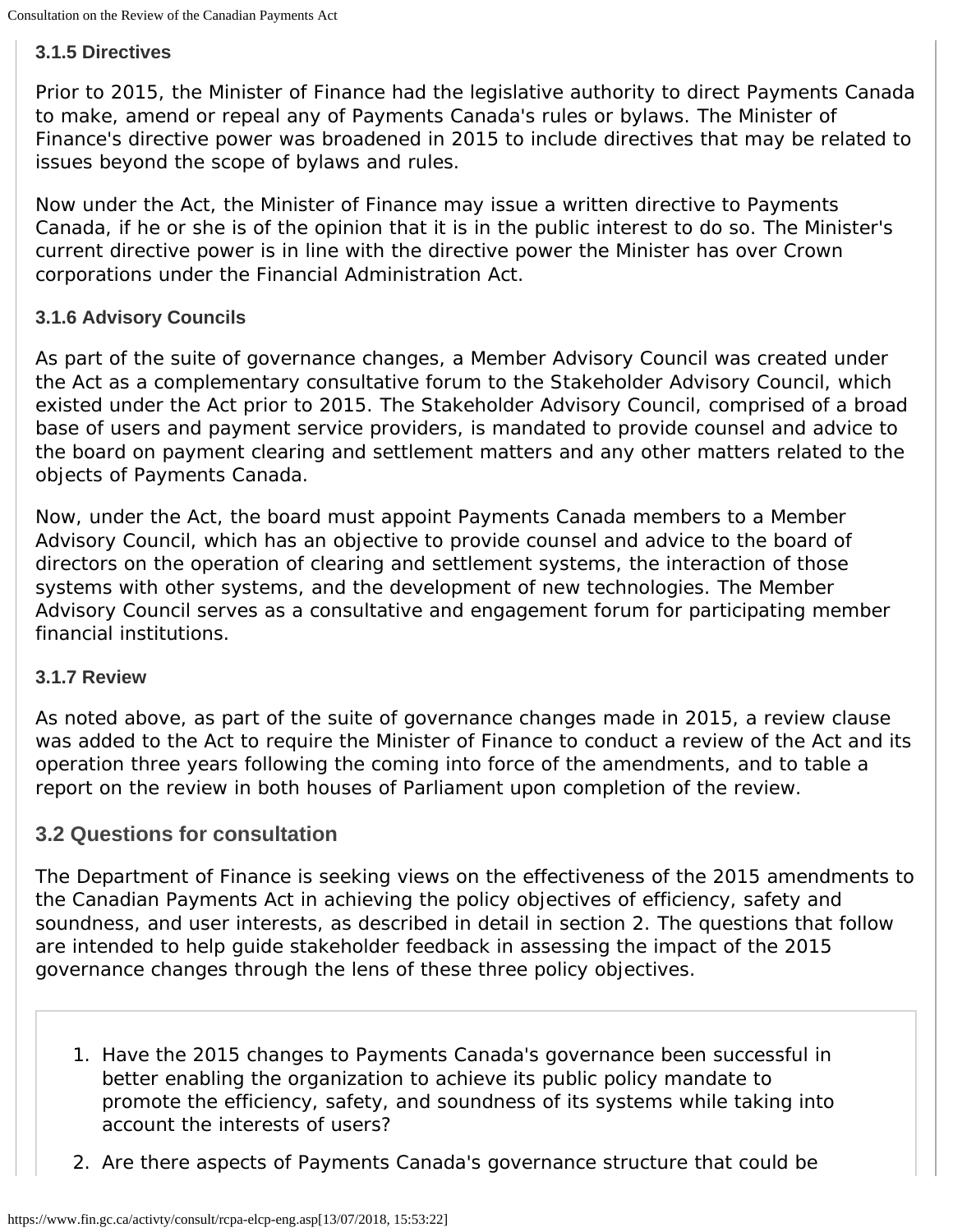*improved to better allow Payments Canada to carry out its mandate and serve its public policy objectives?*

# **4. Membership**

Under the *Canadian Payments Act*, Payments Canada members are afforded the right to present payment items on Payment Canada's systems, and are thus obliged to arrange for settlement of those items. Banks, and authorized foreign banks, are required to be members under the Act, while others, such as credit union centrals, life insurance companies and securities dealers, are eligible to be members. Members participate actively in Payments Canada's governance framework and are afforded voting rights, as discussed in section 3.

Membership in Payments Canada does not provide an entity an automatic right to exchange, clear or settle directly on Payments Canada's systems. In order to do so, entities must meet participation requirements set by Payments Canada, reflective of the additional risks that come with these additional privileges and functionalities. In order to settle directly in Payments Canada's systems, they must also meet the Bank of Canada's requirements for a settlement account. System participants, and Payments Canada, must trust that participants will settle any obligations and must trust that risks are appropriately mitigated. Mutual trust and confidence among members and Payments Canada, the foundations of which are set out in the *Canadian Payments Act*, is required for the smooth operation of core payment systems.

The existing structure for mandatory and eligible members under the Act reflects the fact that these members face appropriate regulatory oversight under federal and/or provincial regulatory regimes. These regimes impose a high standard of oversight and regulatory requirements, which may include liquidity and capital requirements, operational, technical and legal requirements, business practice and governance requirements, as well as appropriate access to liquidity support and regimes for resolving situations of financial nonviability.

The Department is seeking views on membership to support the objective of open, riskbased access to the three new payment systems that will be operated by Payments Canada – the RTR, the SOE, and Lynx. The relative openness of access to each of these core systems is a function of the impact that a disruption on each system would pose to the financial system and the economy, counterbalanced by the objectives of efficiency and user interests. The figure below highlights this relationship. For Lynx, which will be a systemically important payment system, considerations of safety and soundness are most critical and access would therefore be restricted appropriately to limit risk. The SOE, which will be a prominent payment system, could feature broader access and participation relative to Lynx. The RTR, on which a disruption would have the least impact on the financial system and the economy, should feature the broadest access compared to the other two systems.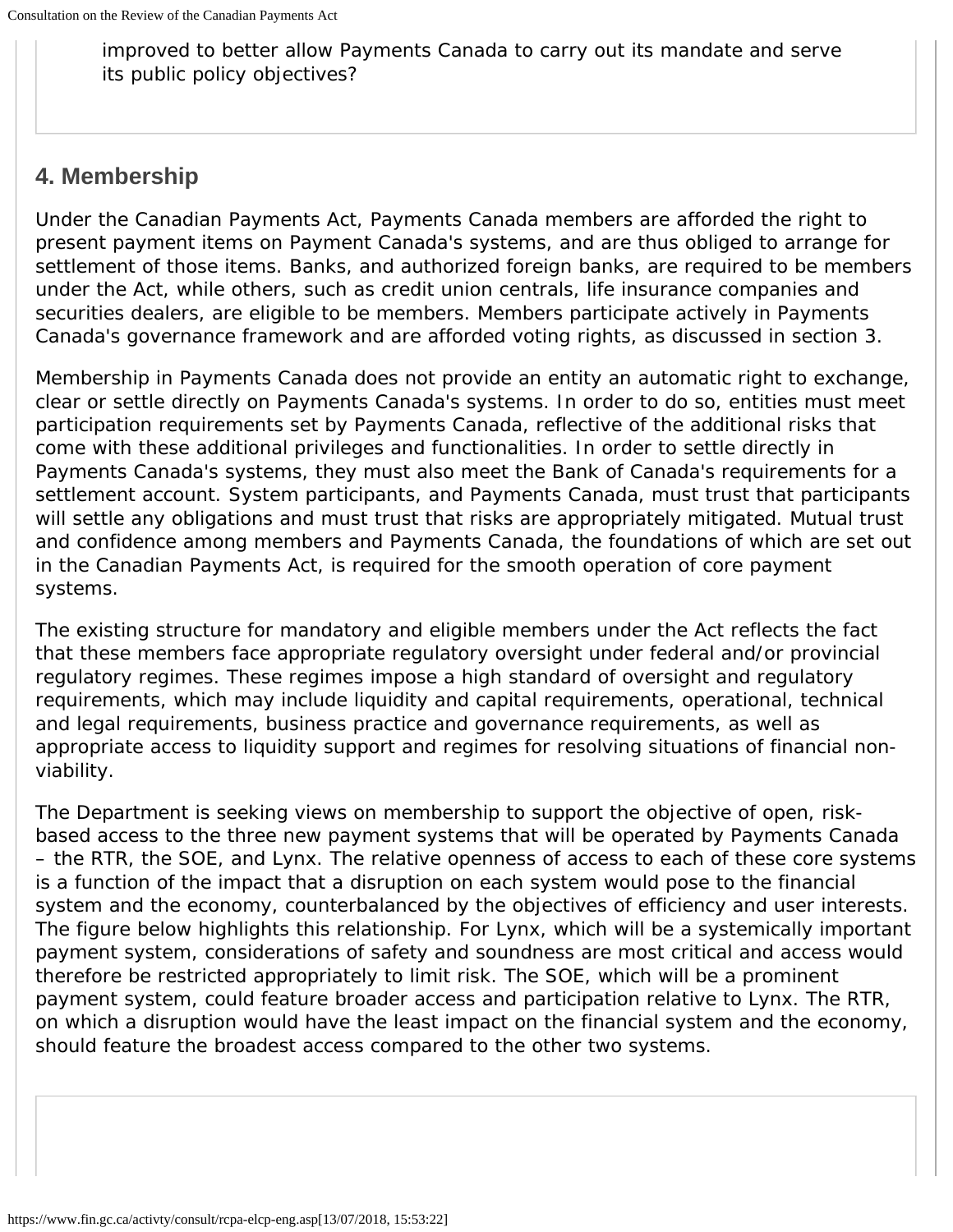Consultation on the Review of the Canadian Payments Act



### **4.1 Membership – RTR and Retail payments oversight**

As part of its modernization initiative, Payments Canada is developing a new real time payment system, the RTR, with an objective to better serve the needs of consumers and merchants and to provide a platform for innovation in the Canadian payments ecosystem. The RTR will offer consumers near-instant receipt of funds, more convenient payment methods, and the ability to receive payments without needing to provide sensitive account information. International messaging standards will offer enhanced global interoperability, more detailed remittance information attached to payments, and simpler reconciliation than existing payment methods.

Access to the RTR will be open and risk based, in alignment with PFMI standards. This creates an opportunity for a broad base of direct exchange participants on the RTR, without compromising on the safety and soundness of the systems. To facilitate open and risk-based access, the RTR is expected to settle on a real-time gross basis, with payments fully prefunded by cash balances in settlement accounts at the Bank of Canada. Such a model facilitates broad access by eliminating credit risk between participants. Broader access, including to entities who may not currently be Payments Canada members, could help foster competition in the payments ecosystem. In conjunction with these developments, the Department of Finance recently undertook consultations on a proposed retail payments oversight framework for PSPs. In the consultation paper, *A New Retail Payments Oversight Framework*, five core functions performed by PSPs in the context of electronic fund transfers were identified: provision and maintenance of a payment account, payment initiation, authorization and transmission, holding of funds, and clearing and settlement.

Under the proposed framework, PSPs would be subject to principles-based oversight with operational requirements including security and risk management practices, end-user fund safeguarding, and market conduct, for instance:

To mitigate operational risks, the oversight framework would require PSPs to comply with principles related to establishing security and operational objectives, policies, and business continuity planning. These would include comprehensive physical and information security policies that address all major vulnerabilities and threats.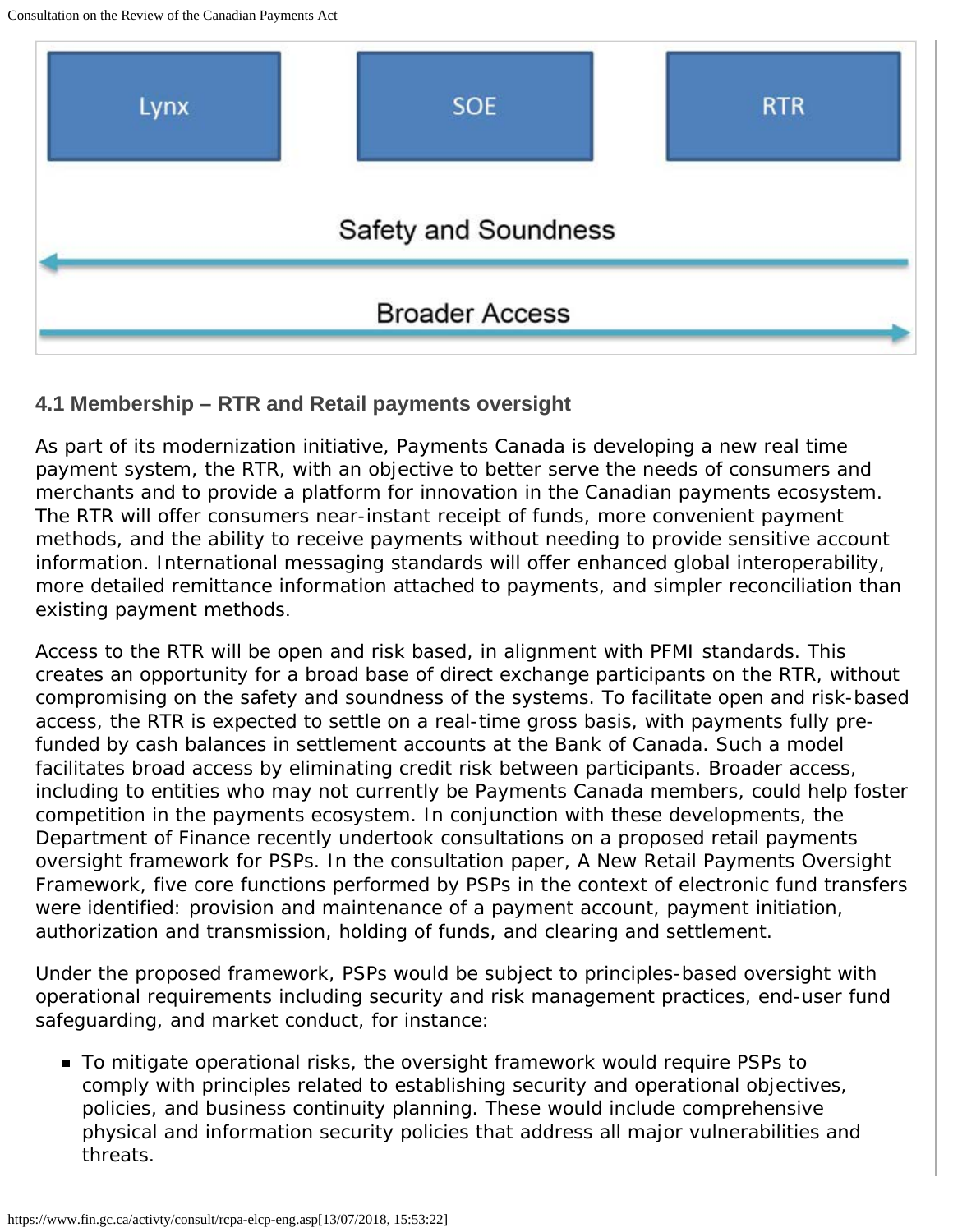- To safeguard user funds, PSPs would be required to place end-user funds held overnight or longer in a trust account at a deposit-taking financial institution that is either a member of the Canadian Deposit Insurance Corporation or covered under a provincial deposit insurance regime or to provide similar levels of protection.
- As part of market conduct measures, PSPs would have to disclose to end users' information on the key characteristics of the service or product.
- **Payment-authorizing PSPs would have to refund the payor for losses resulting from** unauthorized transactions or errors.
- All PSPs would be required to apply for registration with the designated federal retail payments regulator.

The proposed oversight framework for PSPs could be leveraged to facilitate a wider range of participation in, and access to, the RTR platform, as well as Payments Canada operated exchange networks for electronic payments streams that will clear through the SOE.

Currently, under the Act, these non-traditional PSPs are not eligible to be Payments Canada members, and therefore cannot legally present payment items on any of Payments Canada's systems. The Department of Finance is considering how to best align the existing Payments Canada membership structure with the proposed retail payments oversight framework, with a view to grant PSPs regulated under the retail payments oversight framework appropriate, risk-based access to the RTR.

Regulation under the retail payments oversight framework would serve to provide a baseline level of assurance to consumers, other payment system participants, and Payments Canada in dealing with non-traditional PSPs. Non-traditional PSPs regulated under the retail payment oversight framework, however, may not be subject to the same level of regulatory scrutiny as existing Payments Canada members, which are generally complex prudentially regulated financial institutions or other regulated organizations.

### **4.1.1 A proposed Associate Membership framework**

In light of the objective for open, risk-based access, the Department of Finance is seeking views on the merits of an "associate membership" framework under the Act which would render non-traditional PSPs, once regulated under the proposed retail payment oversight framework, eligible to participate in exchange and settlement of payment items on the RTR system. Associate members would not be eligible to participate in systemically important payment systems, including the LVTS and the future Lynx system. Considerations around associate member participation in the SOE will be discussed in section 4.2 below. Under this proposal, PSPs regulated under the retail payment oversight framework would be eligible to apply for associate membership. Associate members would be separate and distinct from members, with a separate set of rights and obligations, and subject to Payments Canada's compliance and enforcement standards.

Currently, under the Act, membership status does not give an entity the automatic ability to exchange, clear, or settle payments directly on Payments Canada systems – in order to do so, entities must meet additional requirements set by Payments Canada and the Bank of Canada for direct exchange and direct settlement capacity respectively. As is the case with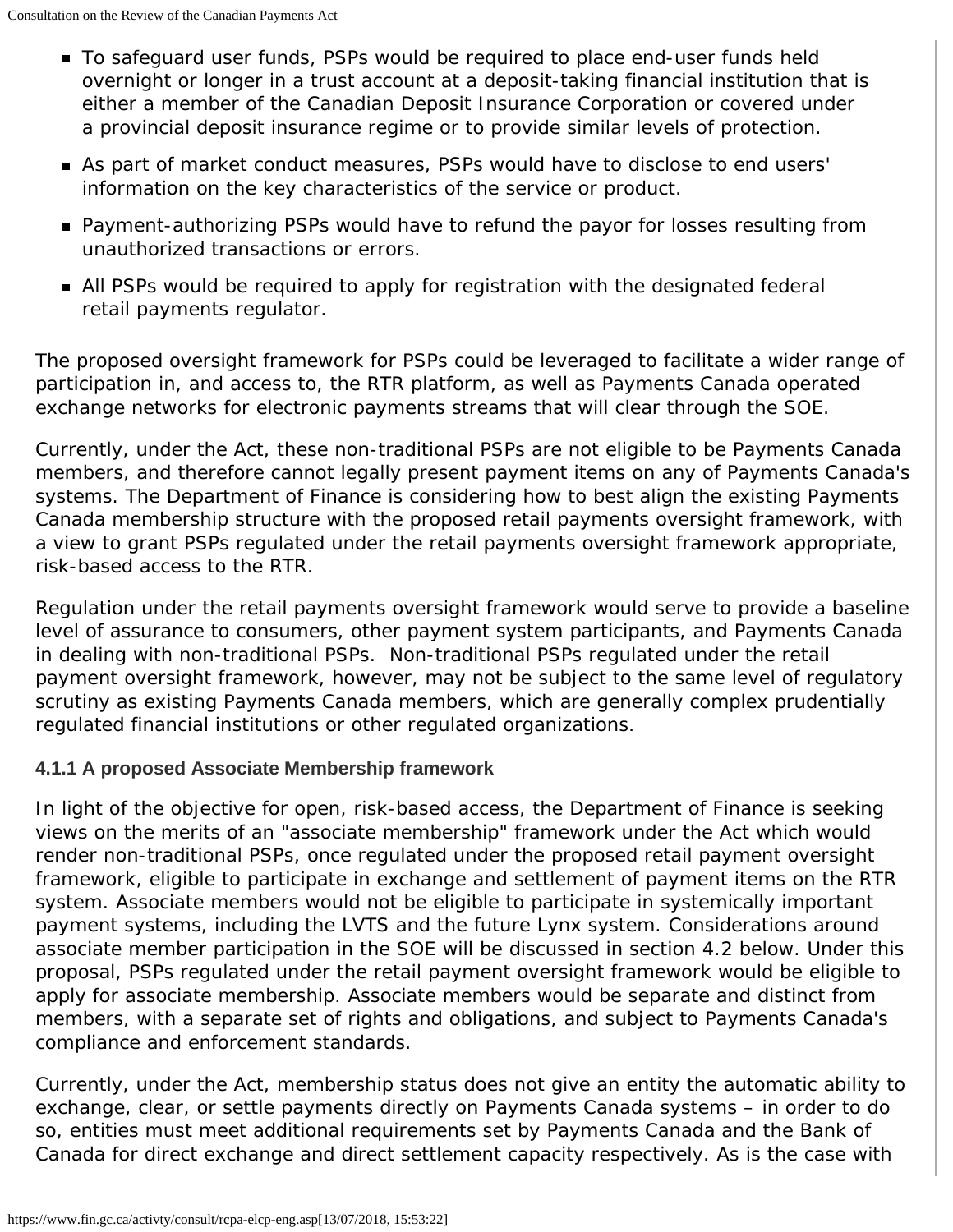existing Payments Canada members, associate members would also be required to meet any system-specific requirements set out by Payments Canada before obtaining access to the RTR system. Should associate members wish to settle their obligations directly through the RTR, they would also have to meet requirements set by the Bank of Canada to obtain an RTR settlement account.

The Department of Finance is seeking views on the merits of a proposed associate membership framework, advancing the public policy objectives of efficiency, safety and soundness, and meeting the needs of users, as described in section 2.

The Department is seeking views on the design elements of this framework, as outlined below. The questions that follow are intended to help guide stakeholder feedback on the main components of an associate membership framework. Feedback is welcome on any of the following elements.

#### **4.1.1.1 Preconditions**

In order for a PSP to be entitled to apply for associate membership, the PSP would have to be regulated and registered under the proposed retail payments oversight framework. This proposed precondition for eligibility reflects the reliance on the oversight of the retail payments regulator to ensure that certain requirements for operations including security and risk management practices, and user fund safeguarding are met by the PSP, as described in section 3.4.

Except for banks, authorized foreign banks, and the Bank of Canada, who are required to be members of Payments Canada, other eligible entities must apply for membership with Payments Canada through an application process. The Department proposes that entities entitled to apply for associate membership also be required to apply for associate membership status with Payments Canada through an application process.

In the event that an associate member fails to meet the requirements of the retail payment oversight regulator (e.g., if the regulator finds the PSP to be non-compliant), the rights of that associate member could be suspended or revoked.

#### **4.1.1.2 Governance**

Existing Payments Canada members participate in the governance of the organization in a variety of ways. Some members participate directly on the board of directors, while others participate on the Member Advisory Council. Some members participate in neither forum, but exercise their voting rights for matters on which they have the right to decide, and participate in member forums on an ad-hoc basis.

Similarly, under the proposed associate membership framework, the views of associate members should be appropriately reflected in Payments Canada's decision-making, advisory, and voting processes. In particular, consideration is being given to how associate members should, or should not, participate at the board level. Currently, Payments Canada's board is comprised of 13 members – of the five member-directors, 3 are large direct participants in Payments Canada's systems with settlement accounts at the Bank of Canada, while the remaining two directors are drawn from Payments Canada's remaining members.

Consideration is also being given to how best to enable Payments Canada, and its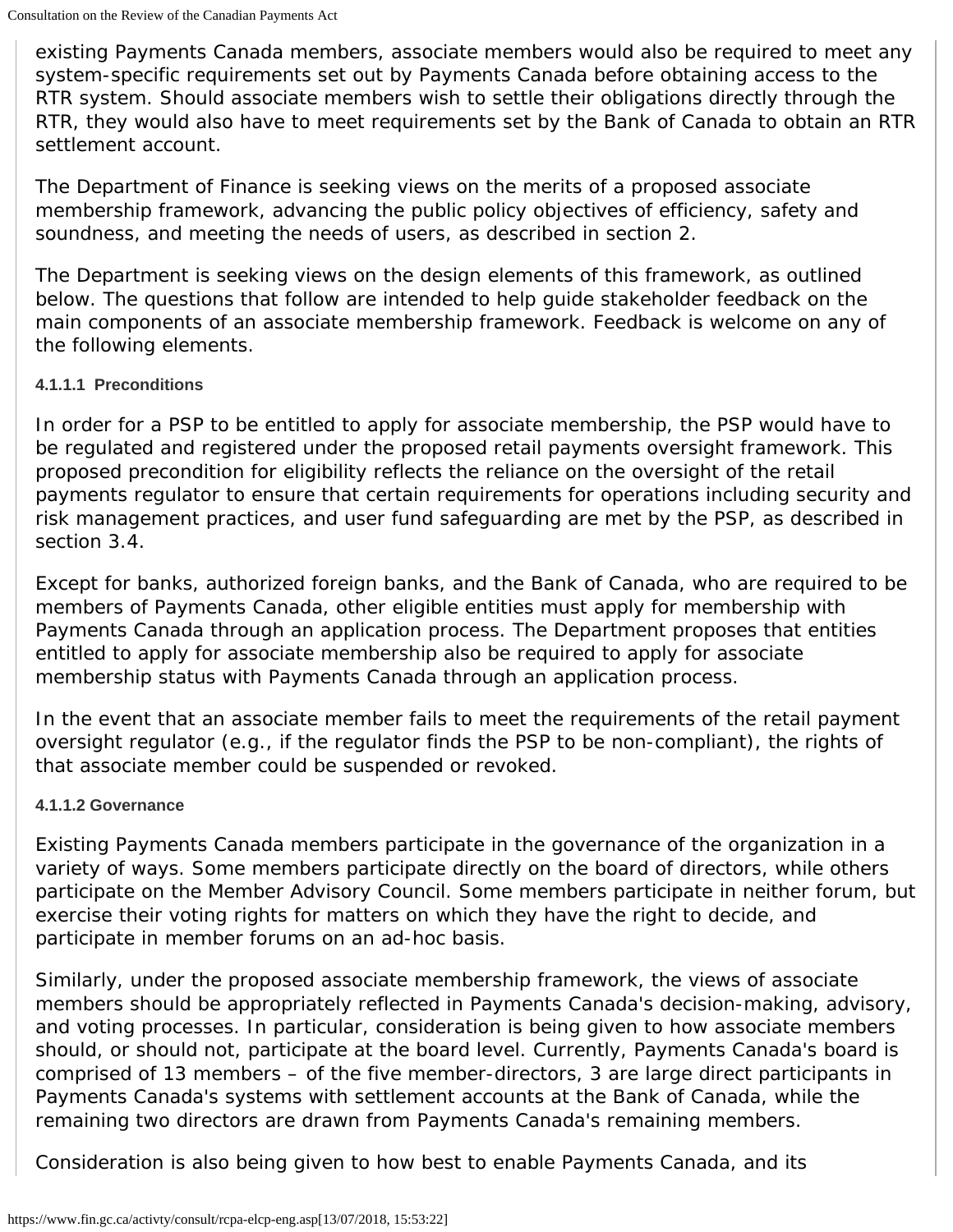membership, to draw from associate members' expertise, and vice versa. Several PSPs currently participate in the SAC forum as non-member stakeholders. It may no longer be appropriate for PSPs who have established themselves as associate members to participate on SAC. With the changing constituency of the SAC, considerations around the role and focus of the council may need to change. Consideration must also be given as to how best to incorporate associate members into the MAC forum.

Existing Payments Canada members are granted one vote each for all matters which may be decided on by a member vote. Consideration is being given to how associate members could be incorporated into this voting structure.

#### **4.1.1.3 Liability**

Currently under the Act, Payments Canada's liability, and that of its members, may be limited for any loss or damage suffered by a member as a result of anything done in accordance with Payments Canada's bylaws and rules. Increasing the number and types of entities connected to Payments Canada's systems through a proposed associate membership framework, or by changing the role Payments Canada plays by operating a new RTR, could increase liability risk. Consideration is being given to how Payments Canada's ability to limit liability will need to adapt to these developments.

#### **4.1.1.4 RTR Exchange**

Bylaws and rules made under the Act set out criteria which members must meet in order to participate on Payments Canada's systems. These criteria and requirements are reflective of the additional operational and technical risks associated with participation.

Once operational, a bylaw made under the Act would set out eligibility criteria for member participation on the RTR system. Additional requirements would be contained in Payments Canada rules.

Like members, associate members would be required to meet the eligibility criteria in order to exchange on the RTR. These criteria would include requirements related to operational capacity, for instance, reporting procedures, testing, message format, and routing requirements, in addition to cybersecurity requirements.

Payments Canada will shortly consult on its overall policy framework for participation on the RTR, and will subsequently develop risk-based participation requirements.

Payments Canada members are currently required to pay both common service dues to cover services which are of equal benefit to members, and transaction fees based on usage of core systems. A modified funding model, for fees and potentially dues, paid to Payments Canada by associate members will also be required, and should be designed so as not to create any barriers to entry to the RTR.

#### **4.1.1.5 RTR Settlement**

Associate members exchanging on the RTR will need to arrange for settlement of payments. As in other payments systems, settlement in RTR can be done directly or indirectly via another participant. Participants who wish to settle directly will need to obtain an individual settlement account at the Bank of Canada. Given payments in RTR need to be fully pre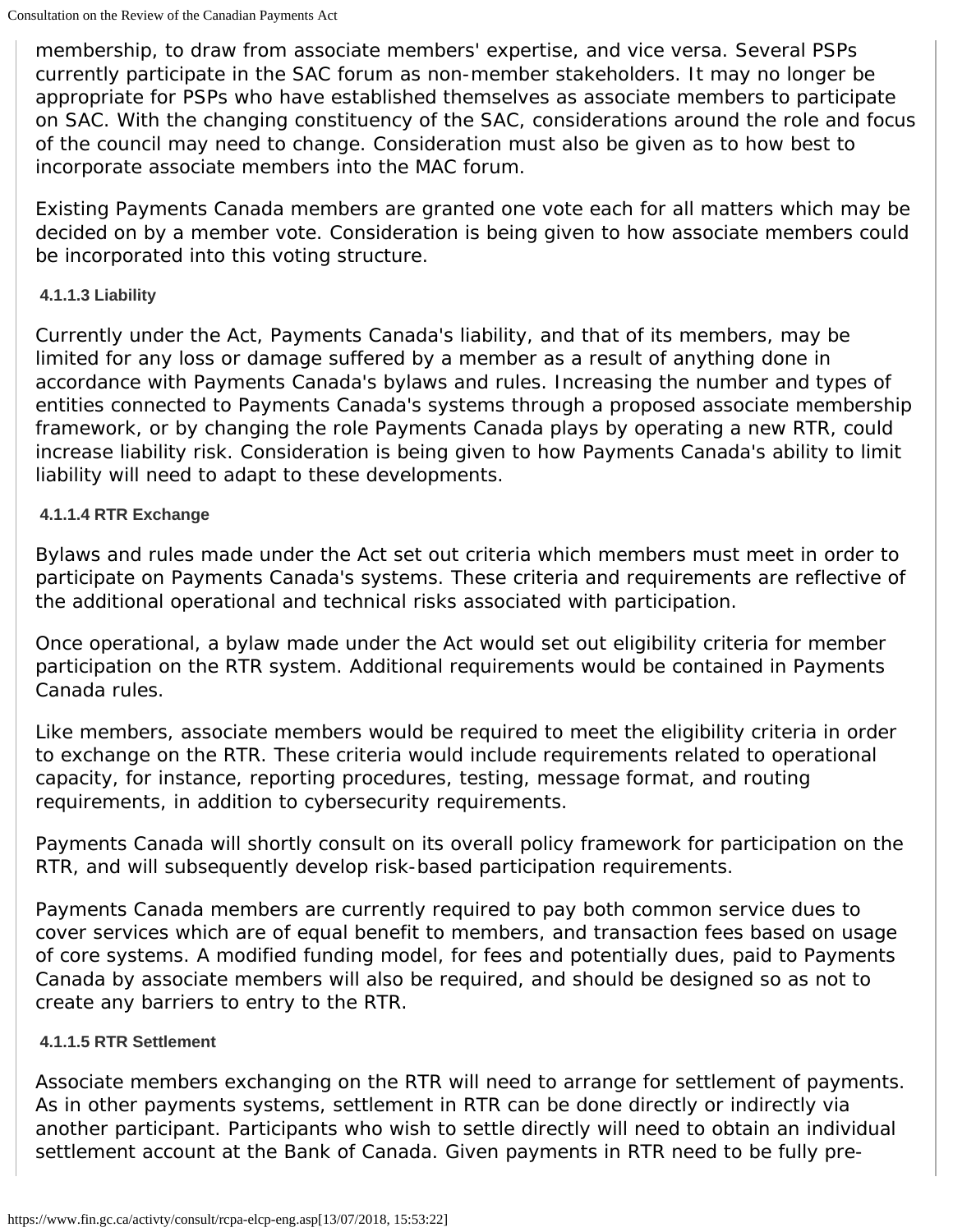funded with cash, such participants would also either need to be a direct Lynx participant or have banking arrangements in place with a direct Lynx participant to send payments to fund their RTR settlement account. Associate members would not have access to central bank credit.

To support the objective of more open, risk-based access, the Bank of Canada will provide an individual settlement account to either a member or an associate member who wishes to settle directly, provided they meet the financial, operational, and other requirements set by the Bank of Canada. The requirements from the Bank of Canada's settlement account policy are not part of the *Canadian Payments Act* review.

The Bank of Canada is developing minimum requirements for access to a settlement account for each of the new systems – Lynx, the SOE, and the RTR. In developing these requirements, the Bank of Canada will balance the benefits and risks associated with broadening access to its settlement accounts.

- 1. *Should the Government create an associate membership class to facilitate access to the RTR? Should alternate approaches be considered?*
- 2. *Should registration and regulation under the proposed retail payments oversight framework be a pre-condition for associate membership?*
- 3. *How could Payments Canada's governance structure be adapted to allow for appropriate reflection of associate member views into Payments Canada's decision-making process? In what ways could this be designed?*

# **4.2 Membership – SOE**

The ACSS system is critical to the clearing and settlement of the vast majority of retail payments in Canada. In May 2016, the Governor of the Bank of Canada designated the ACSS as a prominent payment system, bringing it under the formal oversight of the Bank of Canada and requiring Payments Canada, as operator of the ACSS, to meet the Bank of Canada's risk management standards for prominent payment systems.

The ACSS is a deferred net settlement system. Credit risk for direct ACSS participants (known as direct clearers) is managed via a loss-sharing arrangement whereby collateral is pledged to the Bank of Canada for the purpose of the settlement of clearing balances in the event of a participant's default. Given this, direct clearers should be prudentially regulated and maintain very high risk management standards.

Indirect ACSS clearers are Payments Canada members who exchange, clear and settle on the ACSS with a direct clearer acting as agent. They do not directly participate in the ACSS loss-sharing arrangement.

The SOE will replace the ACSS for the purpose of clearing and settling retail payments made by individuals and business through paper or electronic methods. The SOE will be designed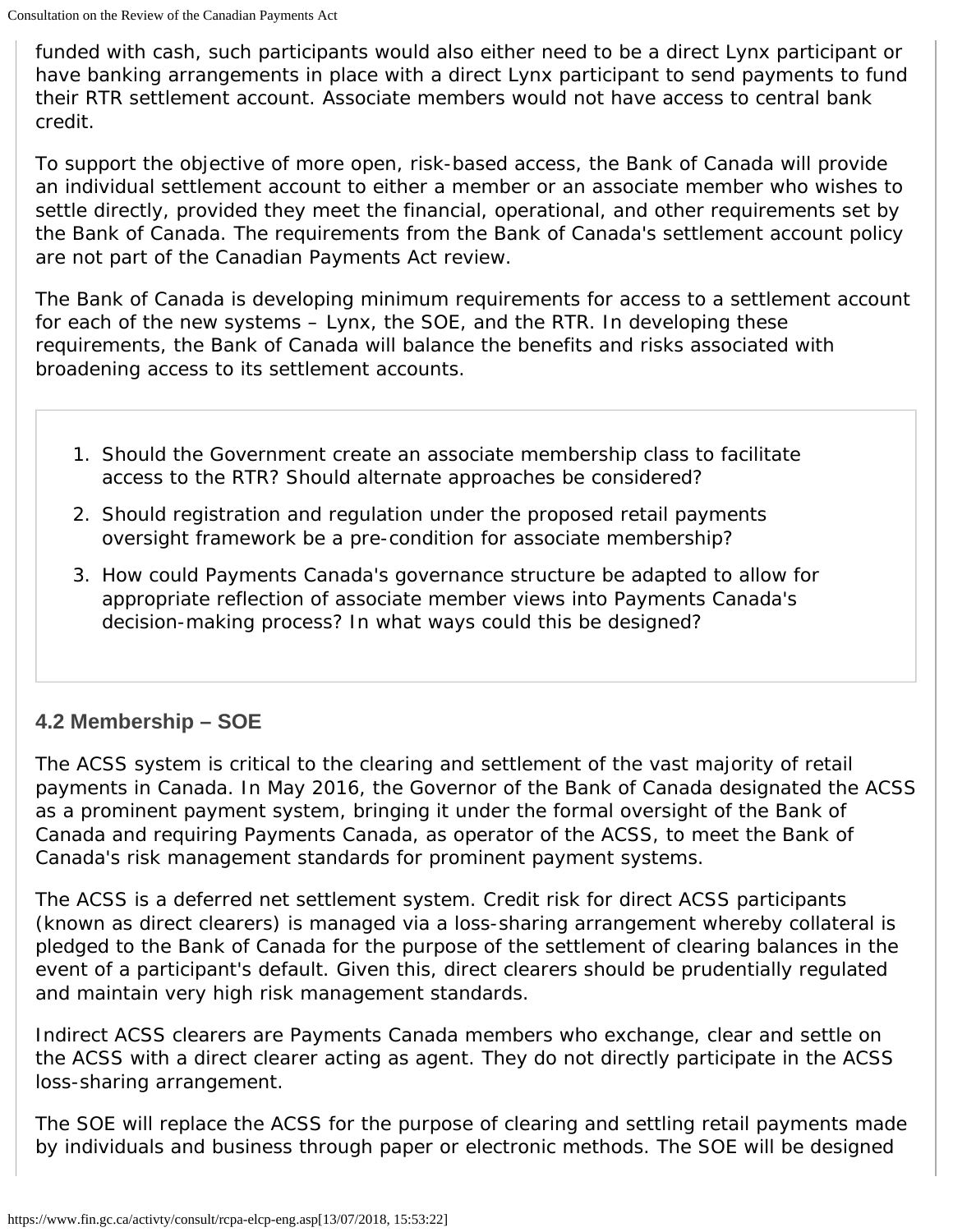to provide better risk management than the ACSS and to meet the Bank of Canada's standards for Prominent Payment Systems. In line with these standards, and the requirement for open, risk-based access, the SOE may separate participation in the exchange of payments from their clearing and settlement, giving members more options for how they participate in the SOE. Members that participate only in exchange are not expected to be part of the ACSS loss-sharing arrangement and would clear and settle with a direct clearer acting as agent.

Given the proposal for associate membership presented in section 4.1.1, consideration is being given to whether associate members should also be eligible to, directly or indirectly, exchange electronic payment items on SOE exchange networks, should they meet Payments Canada's access criteria. Associate members would not be eligible to settle items exchanged in the SOE and would have to have an arrangement with a settlement member in this regard.

Payments Canada will shortly consult on its overall policy framework for participation on the SOE, and will develop risk-based participation requirements following that.

### **4.3 Membership – Lynx and Systemically important FMIs**

Sitting at the heart of the financial system, the LVTS settles high value, time sensitive payments, some of which are related to the risk controls and settlement of other systemically important and prominent payment systems.

As part of its modernization, Payments Canada aims to ensure its new systems are designed to continue to meet regulatory standards relating to the Bank of Canada's designation of its systems as important to the smooth functioning of the Canadian economy. Lynx will replace the LVTS and feature fully collateralized real-time gross settlement of large value payments, removing the need for residual guarantees from the Bank of Canada. Like the LVTS, Lynx is expected to be designated as a systemically important payment system and will be designed to comply with the Bank of Canada's standards for Systemically Important Payment Systems that are based on the PFMIs. Given Lynx's systemic importance, it is expected that only those prudentially regulated members that meet high risk management standards would be eligible to access Lynx.

The Governor of the Bank of Canada has designated several FMIs as systemically important under the *Payments Clearing and Settlement Act*. This public interest designation provides the Bank with oversight of these systems to ensure they are operated in a manner that minimizes systemic risk. Currently, the Bank acts as the settlement agent for the designated FMIs. Final settlement of FMI obligations are effected by LVTS payments sent to/from FMI accounts held at the Bank of Canada.

Consideration is being given to whether FMIs that are designated as systemically important should be eligible for direct access to Lynx for the purpose of effecting settlement, thereby allowing the operator of these systems to directly send and receive Lynx payments rather than relying on the Bank. Given the nature of these arrangements and the fact that designated FMIs are overseen by the Bank and must meet stringent risk management standards, risk exposure to Lynx and Lynx participants would be limited. Systemically important FMIs are not currently eligible for direct access to LVTS (or in the future, Lynx)